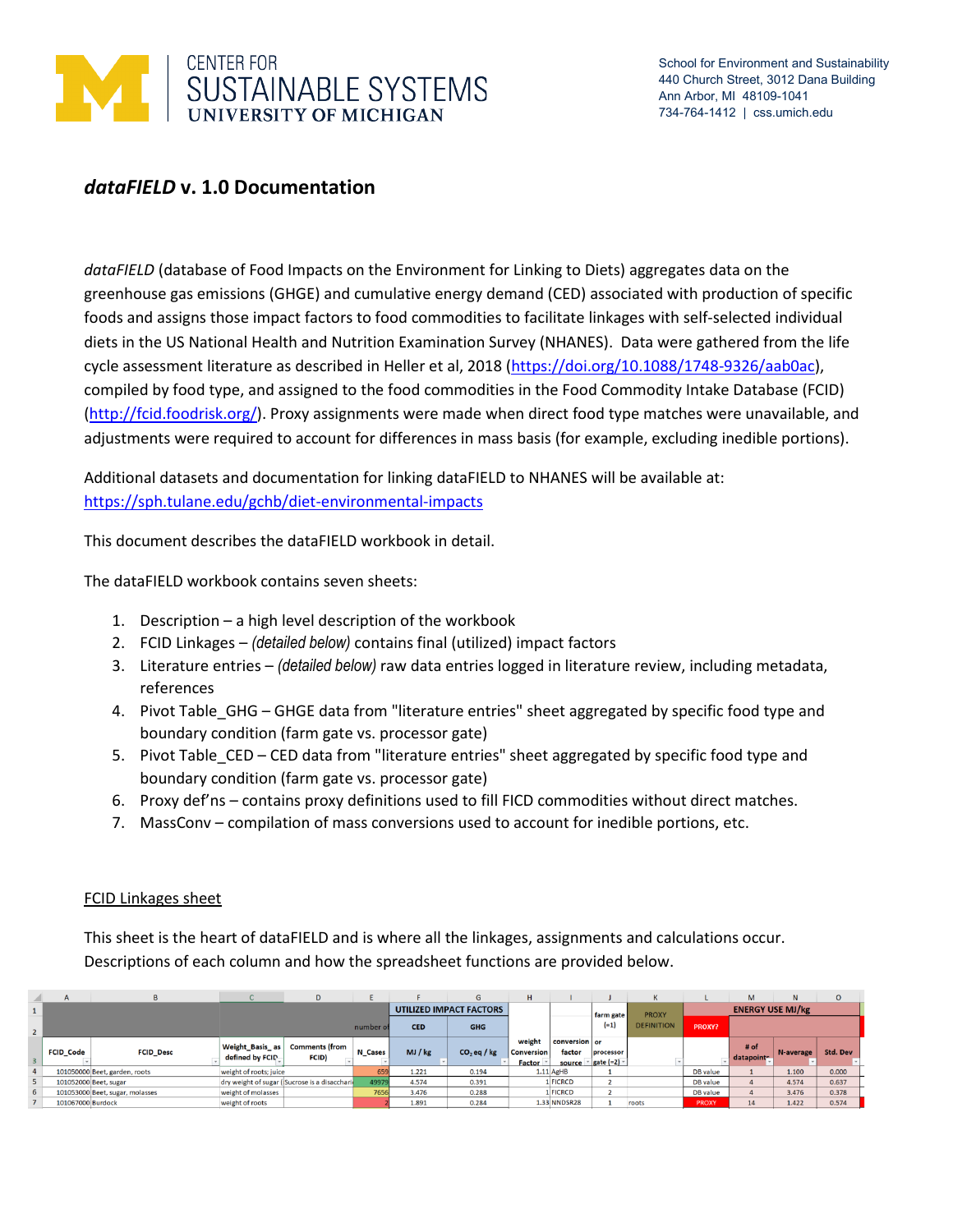• Column A:

ID code assigned by FCID.

• Column B:

FCID commodity description. Note that the specific text in this column is used for lookup functions elsewhere in the sheet

• Column C:

Weight basis as defined by FCID. Impact factors are adjusted to align with this weight basis definition in order to allow compatibility with FCID.

• Column D (hidden):

Additional comments from FCID documentation on inclusions within FCID codes.

• Column E (hidden):

Offers an indication of how prevalent a given commodity is within the FCID recipe files. Higher numbers indicates more occurrences.

• Columns F&G:

Contain the "final" impact factors utilized in our analyses. Note that these values are on a weight basis as defined by the FCID recipe files (Column C). If linking to other databases, adjustments may be necessary to properly match weight bases (see below)

• Column H:

Contains the "weight conversion factor" used to adjust from the weight basis as defined in LCA studies and the weight basis utilized by FCID. This conversion primarily pertains to inedible portions of fruits and vegetables (peels, rinds, cores, etc). For example, the weight basis for "orange" as defined by FCID is "weight of pulp; excluding seeds and peel" whereas LCA results are on the basis of the whole orange (including peel). A conversion factor is used to account for these differences. Weight conversion factors are also used to proxy the impacts of juices and dried fruits by adjusting the LCA data from the base fruit/vegetable by the removal of the weight of pulp or water.

• Column I: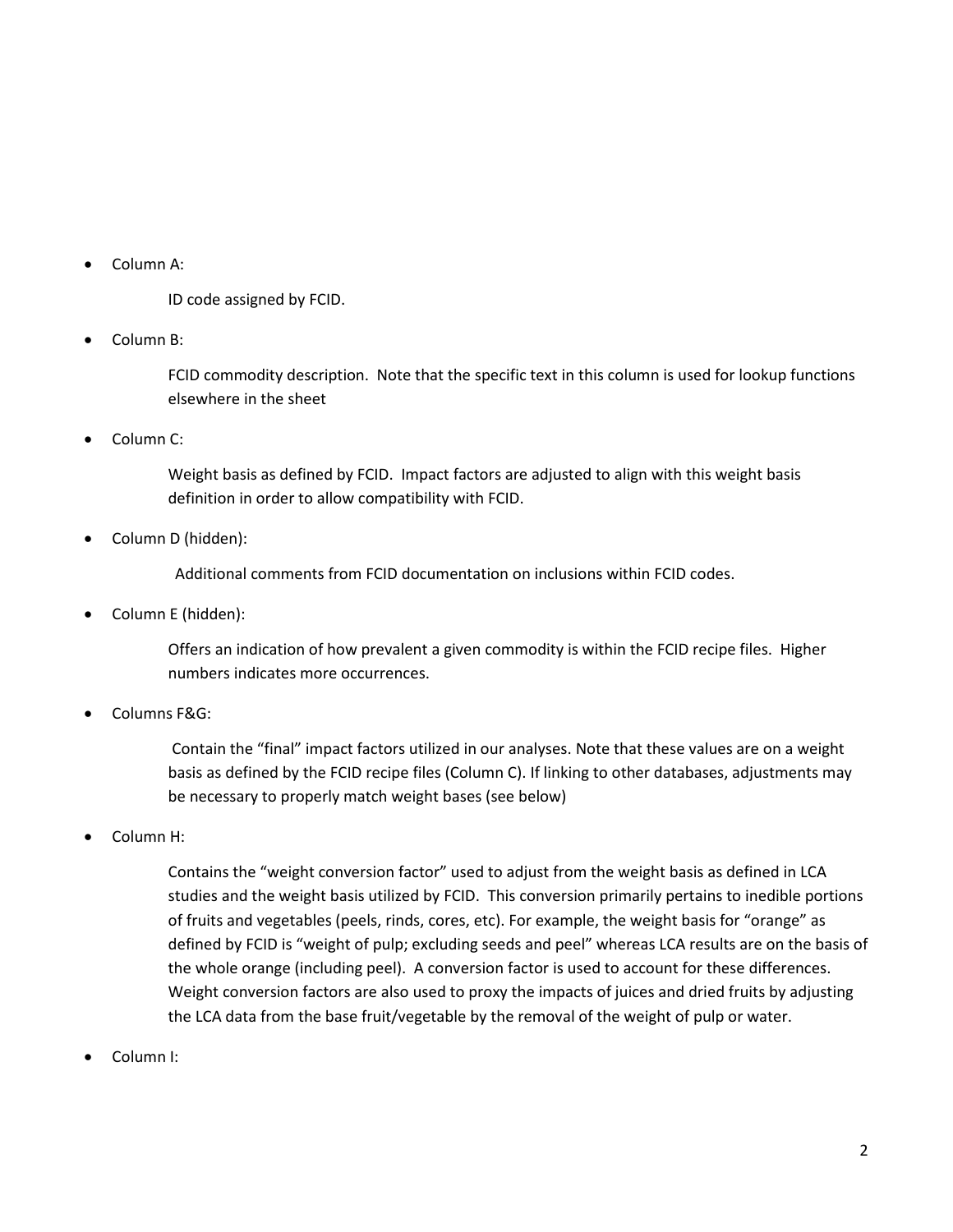Indicates the source of the weight conversion factor; sources are aggregated in the sheet "MassConv".

• Column J:

Indicates the boundary condition applied for a given commodity. In most cases, boundary conditions account for 'cradle-to-farm gate' impacts, i.e., only the GHGE and CED associated with farm-level production (and upstream resources) are included. For commodities requiring processing (flours, refined sugars, vegetable oils, etc), the boundary condition has been chosen as 'cradle-toprocessor gate'.

• Column K:

When a direct match is not available for a given FCID commodity and a proxy is used to estimate impacts, Column K defines the proxy used. These proxy definitions refer to entries or groups of entries defined in the sheet 'Proxy def'ns'. Often, averages across food groupings (e.g. berries, brassicas, brassica greens, citrus, fresh herbs, grains, other greens, nuts, roots, dried spices, other tree fruit, tropical fruit) are used as a proxy for a specific food item in that same grouping that was lacking data. Failing this approach, other proxies of foods with similar form were then assigned. These assignments were based on similarities of specific crops in their botany and, most importantly, production methods, as determined by the expertise of our research team. Note that in some cases, use of the "proxy" mechanism is largely a means of automating data lookup processes for similar items. For example, separate FCID codes exist for "Apple, fruit with peel" and "Apple, peeled fruit"; these use the same underlying data (albeit with slightly different weight conversion factors) but a "proxy" is used for the latter to allow for automated lookup of inexact commodity names.

- Columns L-O: Data lookup for cumulative energy use.
	- Column L: determines whether a direct match to the FCID commodity name exists in the database; if yes, "DB value" is returned, if no, "PROXY" is returned.
	- If "DB value", columns M-O then look up statistics from the "Pivot Table\_CED" sheet (number of datapoints included in average, average CED value, and standard deviation).
	- If column L returns "PROXY", columns M-O construct values for number of datapoints, average value, and standard deviation, based on the proxy defined in Column K. These constructions are via DATABASE functions (DCOUNT, DAVERAGE, DSTDEV) and directly access the "Literature entries" sheet.
	- Note that all formulas respond to the boundary condition choice in Column J.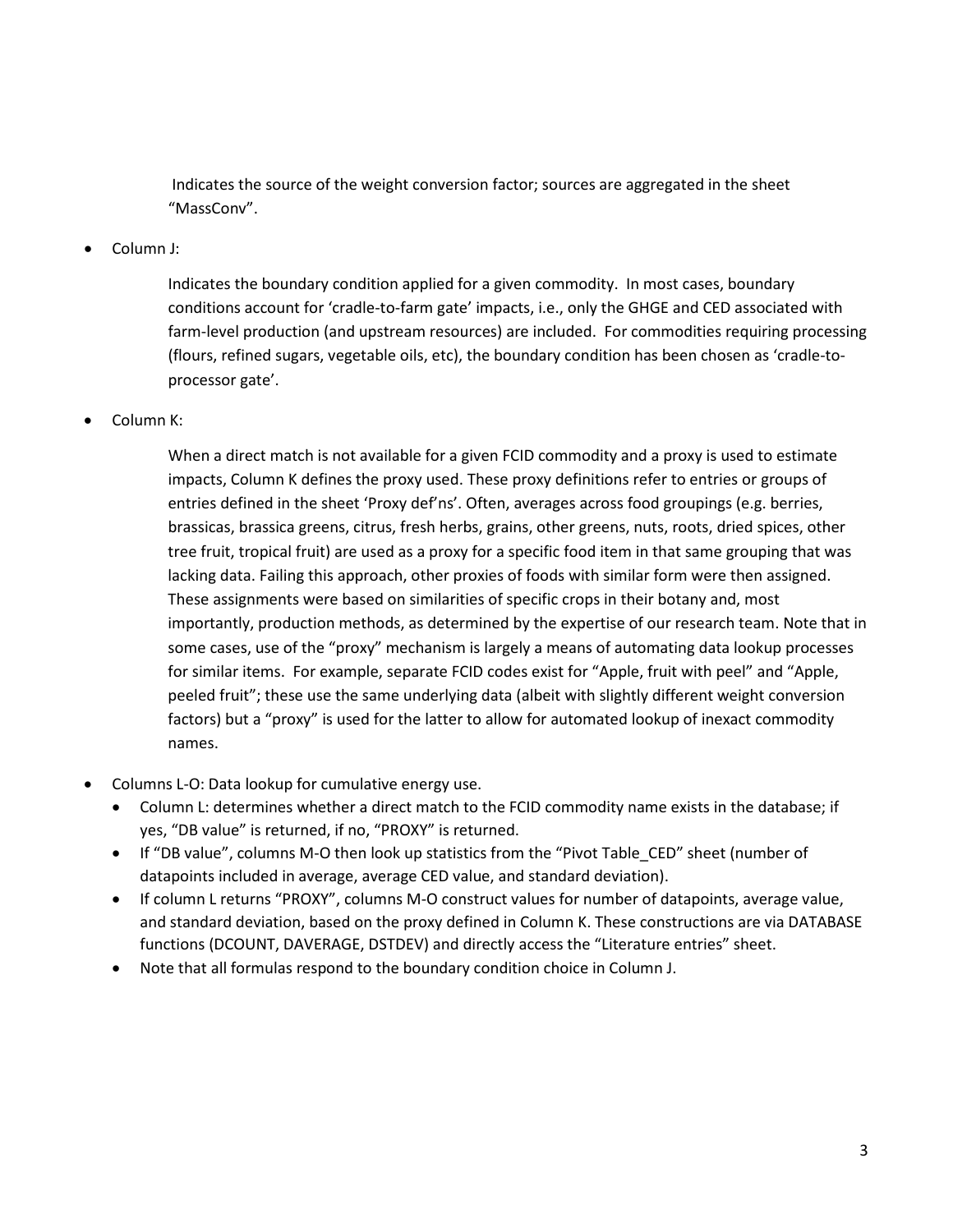| p                                  | $\Omega$           | $\mathsf{R}$            |                                | V | W                                 | X |                      |                            | AA                           | AB    | AC              | <b>AD</b>      | AE                              | AF                     | AG |
|------------------------------------|--------------------|-------------------------|--------------------------------|---|-----------------------------------|---|----------------------|----------------------------|------------------------------|-------|-----------------|----------------|---------------------------------|------------------------|----|
| <b>GHG Emissions (kg CO2eq/kg)</b> |                    |                         |                                |   | VARIANCE CALCULATIONS             |   |                      |                            |                              |       |                 |                |                                 |                        |    |
| <b>PROXY?</b>                      |                    |                         |                                |   | <b>GHGE</b><br>Energy Use (MJ/kg) |   |                      |                            |                              |       |                 |                |                                 |                        |    |
|                                    | # of<br>datapoint- | N-average               | Std. Dev                       |   | basis<br>٠                        |   | proxy<br>group       | SD (group or<br>indiv food | scaled SD<br>(group)         | basis | In              | proxy<br>group | SD (group scaled SD<br>or indiv | (group)                |    |
| DB value                           |                    |                         | 0.092                          |   |                                   |   | mean<br>14 1.4220714 | 0.574420439                | SD*food<br>0.444325419 roots |       |                 | mean           | food)<br>0.2134 0.179920353     | SD*food<br>0.147544807 |    |
|                                    |                    | 0.175                   |                                |   | roots                             |   |                      |                            |                              |       | 25 <sub>1</sub> |                |                                 |                        |    |
| DB value                           | $\mathbf{A}$       | 0.391                   | 0.076                          |   | sweeteners                        |   | 14 8.8453456         | 17.46832841                | 9.033479887 sweeteners       |       | 13              |                | 1.0611859 1.805599706           | 0.664914384            |    |
| DB value                           | $\overline{4}$     | 0.288                   | 0.047                          |   | sweeteners                        |   | 14 8.8453456         | 17.46832841                | 6.864320758 sweeteners       |       | 13              |                | 1.0611859 1.805599706           | 0.489336436            |    |
| <b>PROXY</b>                       | 25                 | 0.213                   | 0.180                          |   | roots                             |   | 14 1.4220714         | 0.574420439                | 0.574420439 roots            |       | 25 <sub>l</sub> |                | 0.2134 0.179920353              | 0.179920353            |    |
|                                    |                    | the country and country | the company's property and the |   | and the same state and states     |   |                      |                            |                              |       |                 |                |                                 |                        |    |

## • Columns P-S:

Data lookup for GHGE. Lookup structure is parallel to that described for cumulative energy demand (columns L-O).

## • Column T&U (hidden)

Lack of literature data for life cycle CED and GHGE for certain processed foods contained in the FCID listing required a combination of proxy data and other sources to develop valid estimates. Estimates of the processing energy (and subsequently, GHGE) required to convert fruits and vegetables into juiced form, as well as vinegar and maple syrup production, are included in these columns. These components are added to the final values in columns F&G after mass conversion factors are applied to the base fruit or vegetable. See the *ERL* journal article [Supporting Information](http://stacks.iop.org/ERL/13/044004/mmedia) section, "Additional food processing estimates" for more details.

- Column V (intentionally blank)
- Columns W-AF:

Compile variability estimates for each impact factor and commodity. The method here assures that at least 5 datapoints are used in calculating a standard deviation. If the original assigned impact factor was based on fewer than 5 datapoints, a broader proxy group is assigned and the standard deviation from that group is used as the variance basis. See the *ERL* journal article [Supporting](http://stacks.iop.org/ERL/13/044004/mmedia)  [Information](http://stacks.iop.org/ERL/13/044004/mmedia) for details on variance calculations.

#### Literature Entries sheet

This sheet contains the raw data entries gathered from literature studies. It can be used to track references, investigate differences within a given food type on the basis of production methods or country, identify studies that consider life cycle stages beyond farm gate, and explore distribution of impacts across life cycle stages. Brief descriptions of the sheet contents follow.